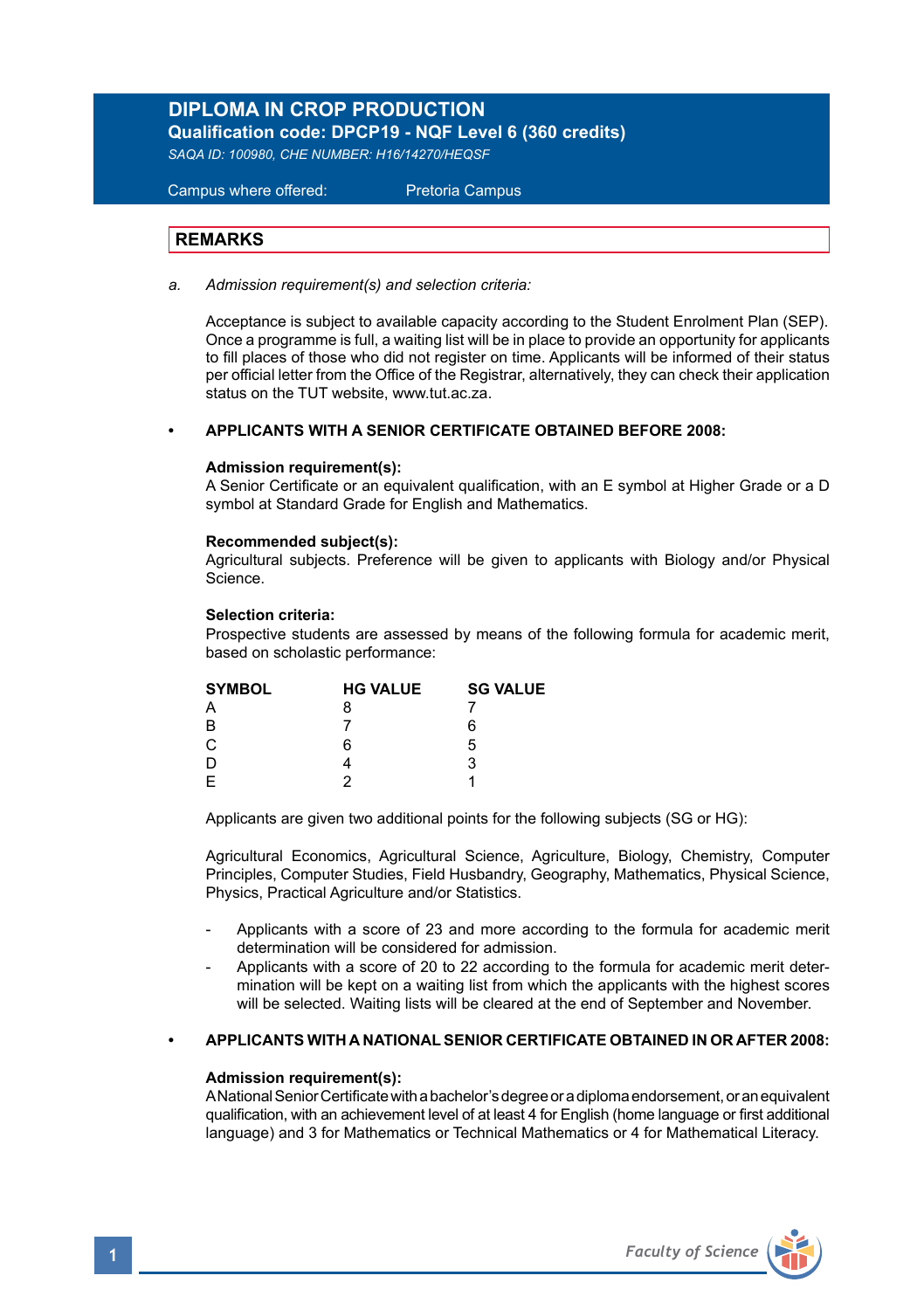# **Recommended subject(s):**

Agricultural subjects. Preference will be given to applicants with Life Sciences and/or Physical Sciences.

## **Selection criteria:**

To be considered for this qualification, applicants must have an Admission Point Score (APS) of at least **19** (with Mathematics) or **20** (with Mathematical Literacy or Technical Mathematics). Life Orientation is excluded from the APS calculation.

### **Assessment procedures:**

- Applicants with a score of 23 and more will be considered for admission.
- Applicants with a score of 20 (19 with Mathematics or Technical Mathematics) to 22 will be kept on a waiting list from which the applicants with the highest APS will be selected. Waiting lists will be cleared at the end of September and November.

## **• APPLICANTS WITH A NATIONAL CERTIFICATE (VOCATIONAL):**

# **Admission requirement(s):**

A National Certificate (Vocational) with a bachelor's degree or a diploma endorsement, with at least 50% for English (home language or first additional language) and 40% for Mathematics or 50% for Mathematical Literacy, 40% for Life Orientation (excluded for APS calculation), and 50% for any other three compulsory vocational subjects.

### **Selection criteria:**

To be considered for this qualification, applicants must have an Admission Point Score (APS) of at least **19** (with Mathematics) or **20** (with Mathematical Literacy). Life Orientation is excluded from the APS calculation.

- *b. Recognition of Prior Learning (RPL), equivalence and status:* See Chapter 30 of Students' Rules and Regulations.
- *c. Intake for the qualification:* January only.
- *d. Presentation:* Day classes.
- *e. Minimum duration:* Three years.
- *f. Exclusion and readmission:* See Chapter 2 of Students' Rules and Regulations.
- *g. WIL in Crop Production I:* See Chapter 5 of Students' Rules and Regulations.

# **CURRICULUM**

| <b>FIRST YEAR</b> |                                               |              |               |                               |  |
|-------------------|-----------------------------------------------|--------------|---------------|-------------------------------|--|
| <b>CODE</b>       | <b>MODULE</b>                                 | <b>NOF-L</b> | <b>CREDIT</b> | <b>PREREQUISITE MODULE(S)</b> |  |
| <b>BOT105D</b>    | Botany I                                      | (5)          | (24)          |                               |  |
| CAP105X           | <b>Communication for Academic</b><br>Purposes | (5)          | (10)          |                               |  |
| CPL105X           | Computer Literacy                             | (5)          | (10)          |                               |  |
| <b>INI125D</b>    | Information Literacy I<br>(block module)      | (5)          | (2)           |                               |  |
| <b>LFI125X</b>    | Life Skills I (block module)                  | (5)          | (2)           |                               |  |
| <b>MAS105X</b>    | Mathematics and Statistics I                  | (5)          | (12)          |                               |  |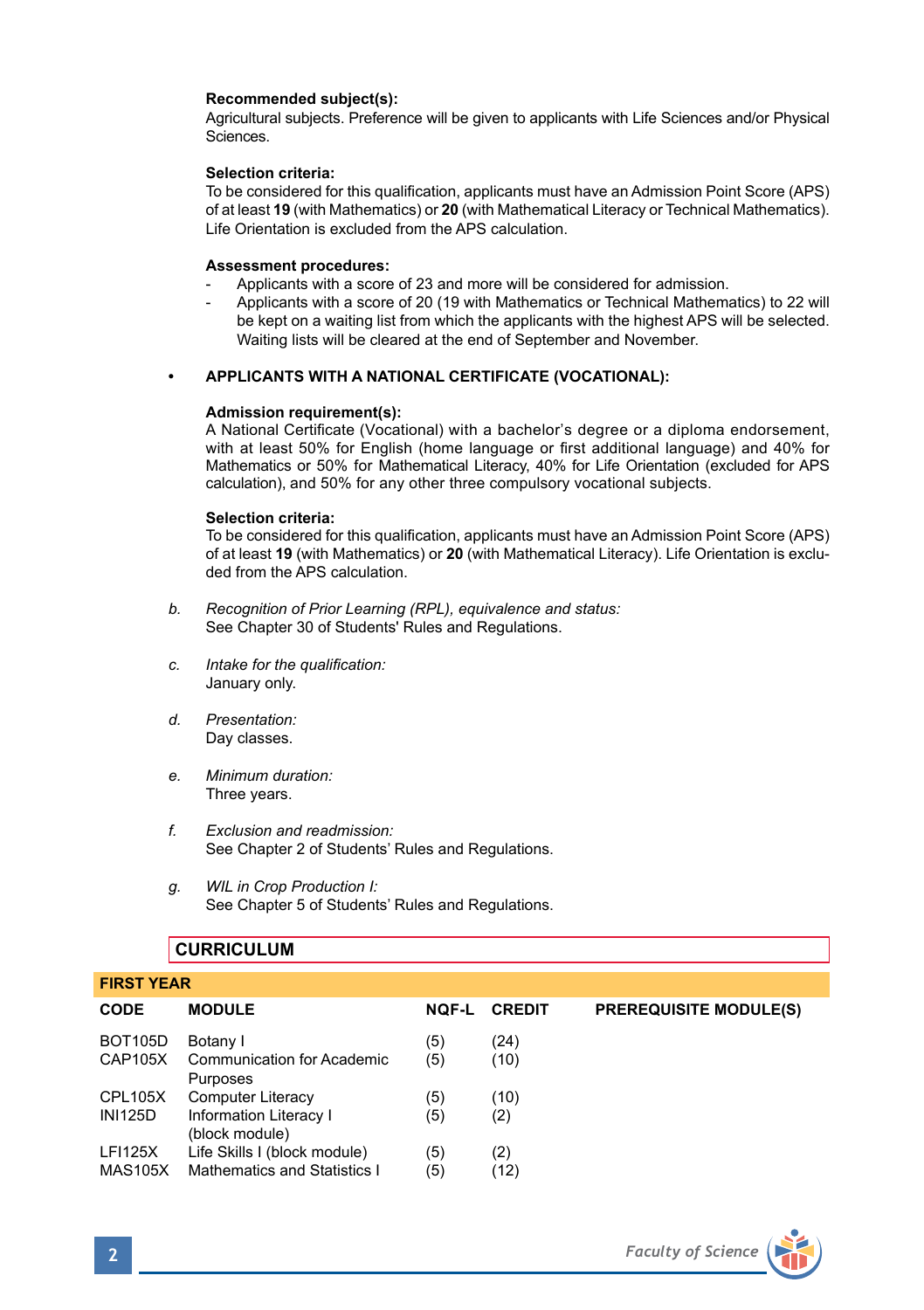| <b>MODULE INFORMATION (OVERVIEW OF SYLLABUS)</b>                                                                                                                                                                                                                                                  |
|---------------------------------------------------------------------------------------------------------------------------------------------------------------------------------------------------------------------------------------------------------------------------------------------------|
| The syllabus content is subject to change to accommodate industry changes. Please note that a more de-<br>tailed syllabus is available at the Department or in the study quide that is applicable to a particular module. At<br>time of publication, the syllabus content was defined as follows: |
|                                                                                                                                                                                                                                                                                                   |

# **AGRICULTURAL ECONOMICS I (AGE115D) 1 X 3-HOUR PAPER**

*(Module custodian: Department of Crop Sciences)*

TOTAL CREDITS FOR THE THIRD YEAR: **120** TOTAL CREDITS FOR THE QUALIFICATION: **360**

Description of the South African agricultural environment. Role-players in the South African agricultural industry. (Total tuition time: ± 70 hours)

**AGRICULTURAL MECHANISATION I (AGM115D) 1 X 3-HOUR PAPER** *(Module custodian: Department of Crop Sciences)*

Principles and operation of the basic power units applicable to agriculture. (Total tuition time: ± 70 hours)

| industry changes. Please note that a    |  |  |  |
|-----------------------------------------|--|--|--|
| uide that is applicable to a particular |  |  |  |

| <b>CODE</b>                                                                         | <b>MODULE</b>                                                                                                           | <b>NOF-L</b>                    | <b>CREDIT</b>                        | <b>PREREQUISITE MODULE(S)</b>                                                                             |
|-------------------------------------------------------------------------------------|-------------------------------------------------------------------------------------------------------------------------|---------------------------------|--------------------------------------|-----------------------------------------------------------------------------------------------------------|
| CPT206D<br>FLC206D<br>FRP206D<br>SOS206D<br><b>VGP206D</b>                          | <b>Crop Protection II</b><br>Field Crops II<br><b>Fruit Production II</b><br>Soil Science II<br>Vegetable Production II | (6)<br>(6)<br>(6)<br>(6)<br>(6) | (24)<br>(21)<br>(21)<br>(21)<br>(21) | Crop Protection I<br><b>Crop Production I</b><br>Crop Production I<br>Soil Science I<br>Crop Production I |
|                                                                                     | TOTAL CREDITS FOR THE SECOND YEAR:                                                                                      |                                 | 108                                  |                                                                                                           |
| <b>THIRD YEAR</b><br>On completion of all modules from the first- and second years. |                                                                                                                         |                                 |                                      |                                                                                                           |
| <b>CODE</b>                                                                         | <b>MODULE</b>                                                                                                           | <b>NOF-L</b>                    | <b>CREDIT</b>                        | <b>PREREQUISITE MODULE(S)</b>                                                                             |
| WCP306D                                                                             | WIL in Crop Production I                                                                                                | (6)                             | (120)                                |                                                                                                           |

# **FIRST OR SECOND SEMESTER** AGE115D Agricultural Economics I (5) (12)<br>AGM115D Agricultural Mechanisation I (5) (12) AGM115D Agricultural Mechanisation I (5) (12)<br>CPR115D Crop Production I (5) (12) CPR115D Crop Production I<br>CPT115D Crop Protection I Crop Protection I (5) (12)<br>Soil Science I (5) (12)

TOTAL CREDITS FOR THE FIRST YEAR: **132**

Purpose I

SOS115D Soil Science L

**SECOND YEAR** 

SOR105D Science for Occupational (5) (12)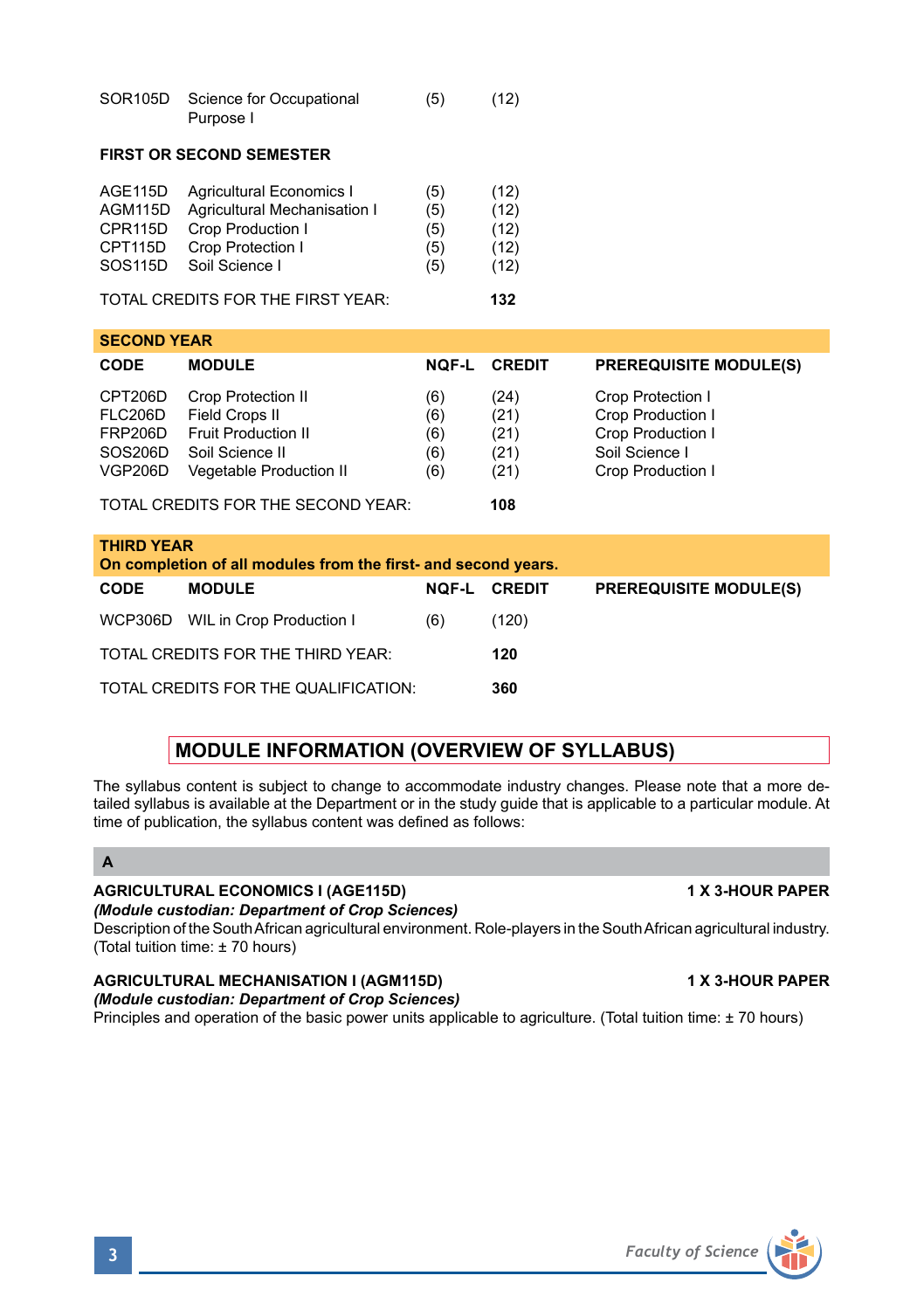# **BOTANY I (BOT105D) 1 X 3-HOUR PAPER**

## *(Module custodian: Department of Horticulture)*

The role of plants in the living world. The plant Kingdom, endemic, indigenous, exotic, history and development. Plant classification. Classification systems. Morphology of higher plants. Seed, roots, stems, leaves, inflorescences, flowers, fruit. Anatomy of higher plants. Plant cells and cellular components, roots, stems and leaves. Plant physiology. Photosynthesis, respiration. Transpiration and water movement in the plant. Transpiration and water movement, mineral uptake and sugar translocation. (Total tuition time: not available)

# **C**

# **COMMUNICATION FOR ACADEMIC PURPOSES (CAP105X) 1 X 3-HOUR PAPER**

*(Module custodian: Department of Applied Languages)* 

A workable knowledge of English is an essential skill for any graduate who is required to conduct themselves successfully in a professional working environment. This module will equip students with the competencies required to compose a selection of written texts related to communicating both internally and externally within a professional environment. In addition, the module includes strategies that are essential for the effective communication in various situations, including small groups to avoid unproductive conflict, a multicultural context, etc. (Total tuition time: not available)

# **COMPUTER LITERACY (CPL105X)** COMPUTER LITERACY (CPL105X)

# *(Module custodian: End User Computing Unit)*

Introduction of information literacy. Development of a search strategy and application of a search string to search engines and academic databases. Evaluation of information sources. Ethical and legal use of information. (Total tuition time: not available)

## **CROP PRODUCTION I (CPR115D) 1 X 3-HOUR PAPER**

## *(Module custodian: Department of Crop Sciences)*

An introduction to crop production. Factors influencing the adaptability of crops. The principles of different cultivation practices and crop improvement. Calculations regarding planting dates, crop potential, fertilisation, plant population, yields, calibration of implements. (Total tuition time: ± 70 hours)

# **CROP PROTECTION I (CPT115D) 1 X 3-HOUR PAPER**

## *(Module custodian: Department of Crop Sciences)*

Basic entomology: a review of the morphology, development, reproduction, biology and classification of insects and mites, and collection and mounting of insect specimens. Plant pathology: a review of symptoms and the classification of plant diseases, the classification and biology of the different groups of plant pathogens, the disease cycle, the dissemination of plant pathogens. A review of the biology of weeds and methods of weed control: chemical weed control regarding classification, choice and the effectivity of herbicides. (Total tuition time: ± 70 hours)

# **CROP PROTECTION II (CPT206D) 1 X 3-HOUR PAPER**

# *(Module custodian: Department of Crop Sciences)*

Pest control: a review of various pesticides, the use of standard reference material, a review of various pest control methods, the biology and control of known South African agricultural pests. Disease control: a review of different disease management strategies, separation of host and pathogen, cultural control, biological control, physical control, immunisation and resistance, and chemical control, with appropriate examples. Pathogen resistance: mechanisms of resistance and management of resistance. Application: a review of the different types of application equipment and the principles of application, and calibration of application equipment, with appropriate examples. Legislation and the safe use of agrochemicals: discussion of Fertilizers, Farm Feeds, Agricultural Remedies and Stock Remedies Act, 1947 (Act No. 36 of 1947) and Hazardous Substances Amendment Act, 1992 (Act No. 53 of 1992) and various other important agricultural laws relating to pest control, a review of the safe use of agrochemicals. (Total tuition time: ± 70 hours)

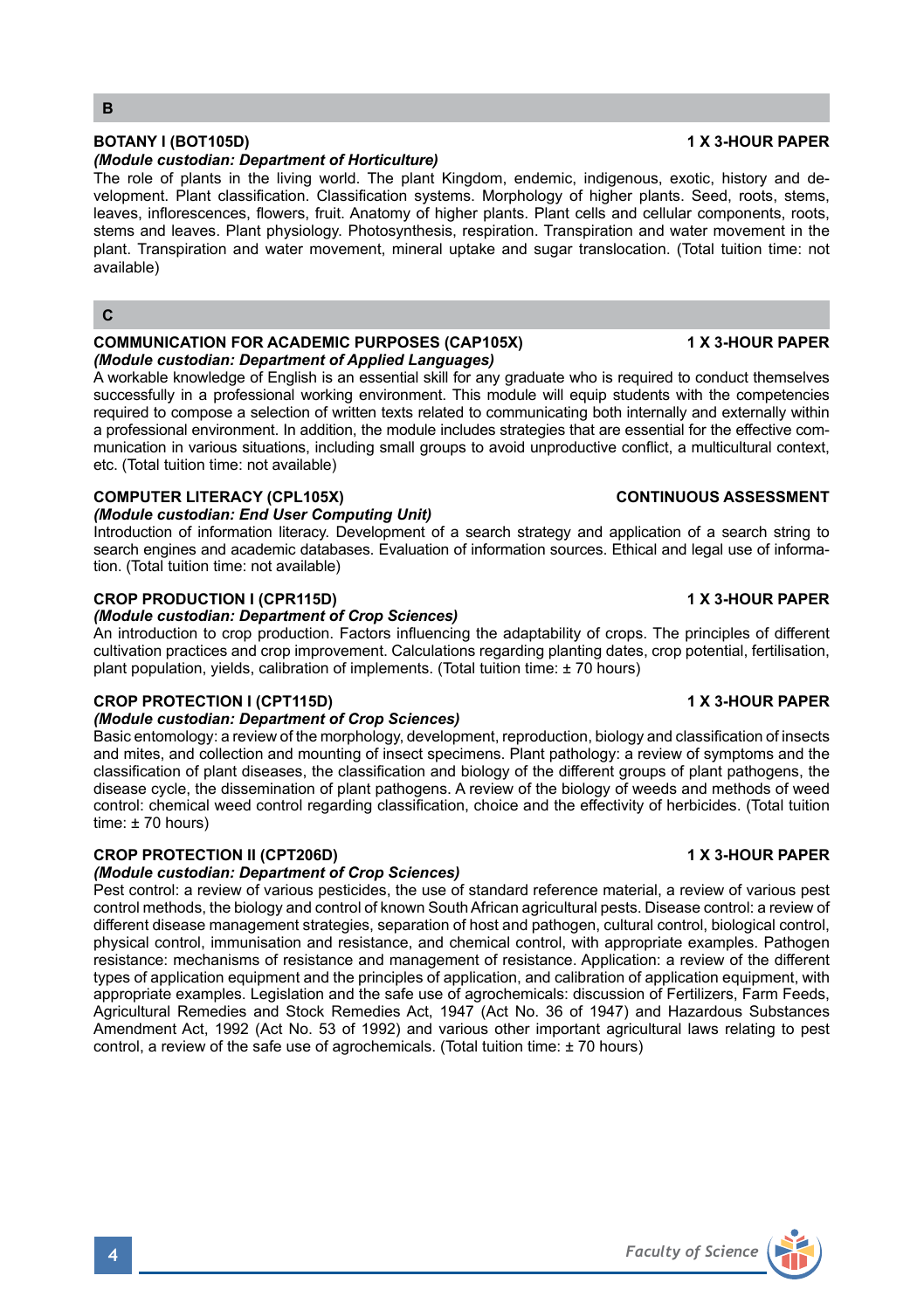# **FIELD CROPS II (FLC206D) 1 X 3-HOUR PAPER**

# *(Module custodian: Department of Crop Sciences)*

Introduction to the industry of field crops. Cultural practices. Climatic requirements of field crops. Alternative field crops. Classification of field crops. Harvesting of field crops. Yield, quality and its maintenance. Sunflower production. Soya bean production. Potato production. Lucerne production. (Total tuition time: ± 140 hours)

## **FRUIT PRODUCTION II (FRP206D) 1 X 3-HOUR PAPER**

# *(Module custodian: Department of Crop Sciences)*

An introduction to the South African fruit industry and the classification of the fruit. Important climatic factors for fruit production. Establishment and maintenance of the orchard. Structure growth development and production of tree fruit, maturity indices for harvesting, basics of harvesting, field handling and determining the fruit quality parameters with an emphasis of popular temperate fruit. (Total tuition time: ± 70 hours)

## **I**

**F**

# **INFORMATION LITERACY I (INI125D) CONTINUOUS ASSESSMENT**

*(Module custodian: Directorate of Library and Information Services)* Introduction of information literacy. Development of a search strategy and application of a search string to search

engines and academic databases. Evaluation of information sources. Ethical and legal use of information. (Total tuition time: not available)

# **L**

# **LIFE SKILLS I (LFI125X) CONTINUOUS ASSESSMENT**

*(Module custodian: Directorate of Student Development and Support)*

Academic, personal and socio-emotional skills development for students in higher education. Personal and social dimensions address: effective planning and self-management (goal setting and time management); Adjusting to university life (student life, diversity and change); Intra- and interpersonal skills development (conflict management, self-esteem, relationship management); Effective living (healthy living, HIV education, substance abuse); Academic dimension addresses: academic skills for university (e.g. critical thinking, creativity, managing assignments and assessments). (Total tuition time: not available)

## **M**

# MATHEMATICS AND STATISTICS I (MAS105X) **1 X 3-HOUR PAPER**

### *(Module custodian: Department of Mathematics and Statistics)*

Numerical computations, mensuration, equations, functions, descriptive statistics, linear regression and curve fitting. (Total tuition time: ± 60 hours)

## **S**

## **SCIENCE FOR OCCUPATIONAL PURPOSE I (SOR105D) 1 X 3-HOUR PAPER** *(Module custodian: Department of Chemistry)*

The role and importance of chemistry in everyday life. Classification and properties of matter. Atoms, molecules and ions. General properties of aqueous solutions and reactions in aqueous solutions. Motion. Forces. Energy and power. Density. Pressure. Temperature and heat. Basic Electricity. Basic Magnetism. Waves. (Total tuition time: ± 60 hours for SOR115D and ± 120 hours for SOR105D)

# **SOIL SCIENCE I (SOS115D) 1 X 3-HOUR PAPER**

## *(Module custodian: Department of Crop Sciences)*

Basic principles of chemistry: a basic introduction to the structure of an atom and the properties of the periodic table, including the naming of inorganic compounds, properties and the influence of soil pH on nutrient availability with special emphasis on the sources and properties of different fertilisers used. (Total tuition time: ± 100 hours)